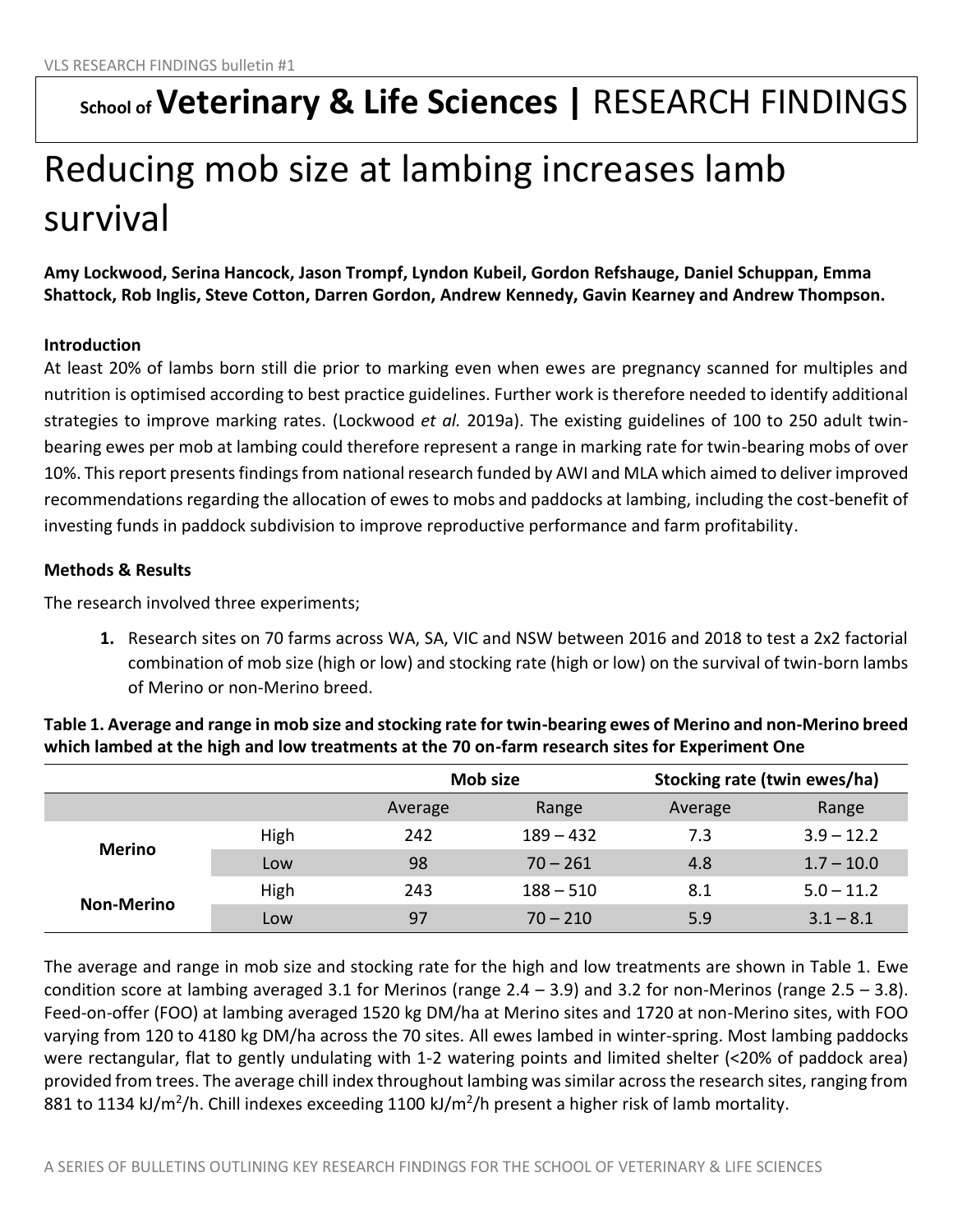**2.** Research sites on 15 farms across WA and NSW during 2018 to test the effect of mob size (high or low) on the survival of twin-born Merino lambs at low stocking rates

| <b>State</b> | High mob size |             | Low mob size |             |  |
|--------------|---------------|-------------|--------------|-------------|--|
|              | Average       | Range       | Average      | Range       |  |
| <b>NSW</b>   | 763           | $639 - 976$ | 435          | $338 - 554$ |  |
| <b>WA</b>    | 299           | $255 - 340$ | 117          | $93 - 190$  |  |

**Table 2. Average and range in mob size for the high and low treatments for twin-bearing Merino ewes at the 15 research sites for Experiment Two**

The average and range in mob size and stocking rate for the high and low treatments are shown in Table 2. The stocking rate of ewes across all sites was less than 4 twin-bearing ewes/ha, with average stocking rates of 0.5 twin ewes/ha in NSW and 2.9 twin ewes/ha in WA. The average condition score of ewes at lambing in NSW was 3.2 (range 2.9 – 3.4) and in WA was 3.1 (2.5 – 3.6). Feed-on-offer at lambing averaged 980 kg DM/ha in NSW and 550 kg DM/ha in WA, ranging from 220 to 2000 kg DM/ha across sites. All ewes lambed in winter-spring. Most lambing paddocks were square to rectangular and flat to gently undulating. The sites in WA typically had one watering point and limited shelter available in the form of trees. The sites in NSW typically had multiple troughs per paddock and increased shelter availability in the form of low vegetation which covered up to 50% of the paddocks. The average chill index throughout lambing ranged from 885 to 1025 kJ/m<sup>2</sup>/h across the research sites, similar to Experiment One.

**3.** A network of 194 sheep producers who contributed data for 2174 lambing mobs between 2016 and 2018 to investigate the impacts of mob size and stocking rate on the survival of single- and twin-born lambs of Merino and non-Merino breed across a broad range of management and environmental conditions.



**Figure.** The effect of increasing the mob size of twin-bearing Merino ewes (thin lines) and non-Merino ewes (bold line) at lambing on lamb survival to marking

Lamb survival was poorer at higher mob sizes but not stocking rates. A linear relationship between mob size and lamb survival was identified where the survival of twin-born lambs decreased by between 2% and 2.5% for each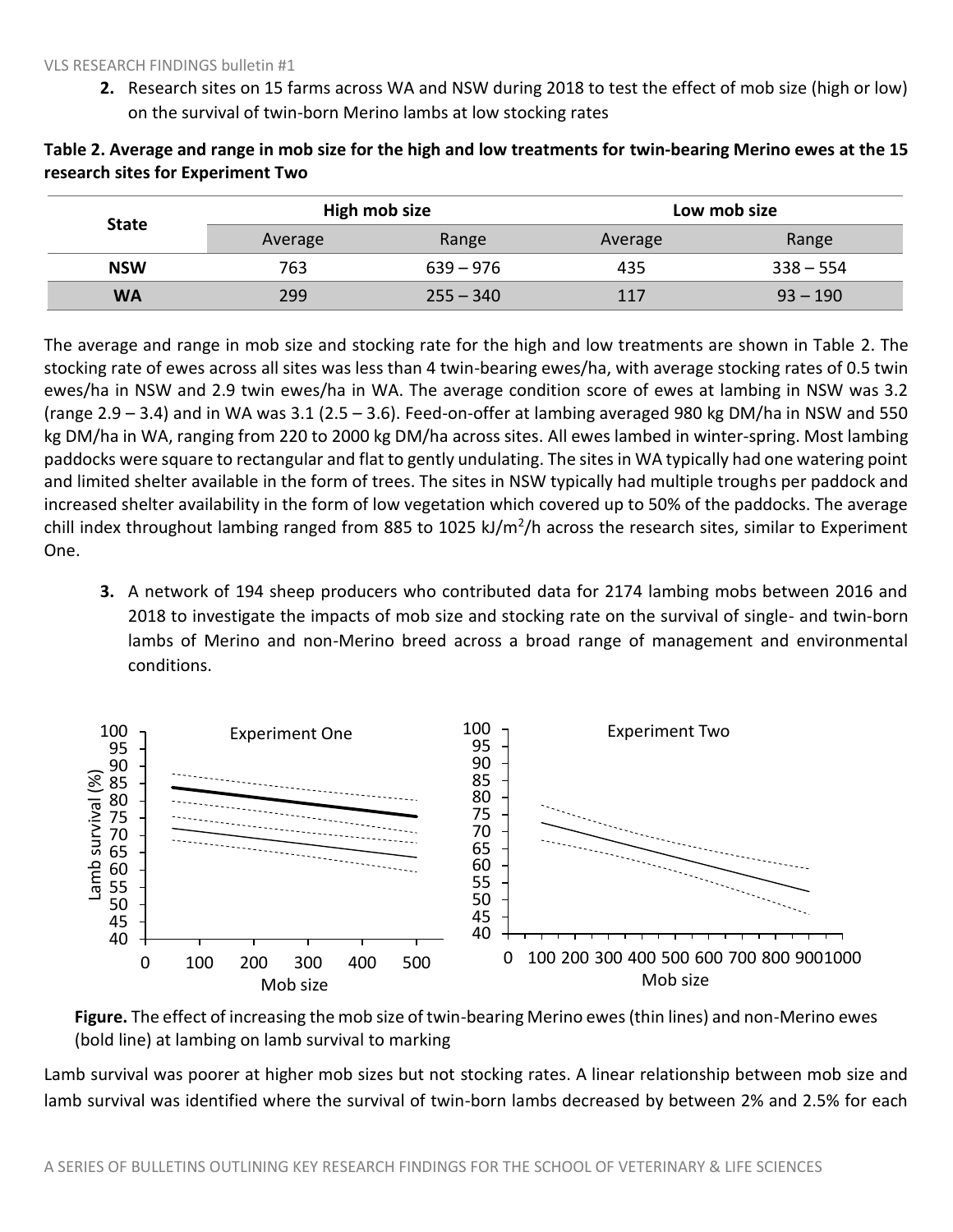#### VLS RESEARCH FINDINGS bulletin #1

additional 100 ewes in the mob at lambing across the 85 on-farm research sites for Experiments One and Two (Figure).

Analysis of the data collected from producers across southern Australia showed that the survival of single-born and twin-born lambs decreased by 0.3% and 1.1% per additional 100 ewes in the mob at lambing. The relationships between mob size and lamb survival were not influenced by breed, ewe condition score at lambing, feed-on-offer at lambing or the characteristics of the lambing paddock for the experimental or survey components of the research.

Economic modelling showed that reducing mob size at lambing is justified even if paddock subdivision is required. However, the optimum mob size is influenced by several factors and hence the economic return from reducing mob size varies across specific scenarios (see Table 3). These factors include;

### • **Cost of fencing and requirement for water**

- o  $\sqrt{\cosh} = \sqrt{\cosh(m)}$  mob size
- **Stocking rate** 
	- o When excluding the benefits of pasture utilisation,  $\uparrow$  SR =  $\downarrow$  optimum mob size
	- o When including the benefits of pasture utilisation, the optimum mob size increases slightly with higher stocking rates because the benefits of reduced paddock size on increased pasture utilisation and potential stocking rate are nullified
- **Pregnancy status**
	- o Optimum mob size for twins is 40-50% of that for singles
	- $\circ$  For ewes that are not pregnancy scanned or are scanned wet/dry, the optimum mob size is similar to that of twin-bearing ewes
- **Target return on investment** 
	- o ↑Return on investment = ↑optimum mob size
- **Breed** (smaller effect)
	- o ↓optimum mob size for twin-bearing non-Merino ewes compared to Merinos
- **Lamb price** (smaller effect)
	- o ↑lamb price =↓optimum mob size
- **Capitalising on improved pasture utilisation** (↓optimum mob size)

#### **Conclusions & Recommendations**

This national research has demonstrated that reducing mob size at lambing by 100 ewes will, on average, increase the survival of single-born lambs by 0.8% and twin-born lambs by 2.2%. This effect is observed regardless of Merino or non-Merino breed and was not influenced by stocking rate when ranging from 0.5 to 12 ewes/ha. Whilst FOO at lambing was not found to influence the effect of mob size on lamb survival in this national work, contrasting findings indicate that the effect of mob size on lamb survival may be greater when FOO is limited and ewes are supplementary fed during lambing (Lockwood *et al.* 2018; 2019b). This suggests that there may be a greater benefit